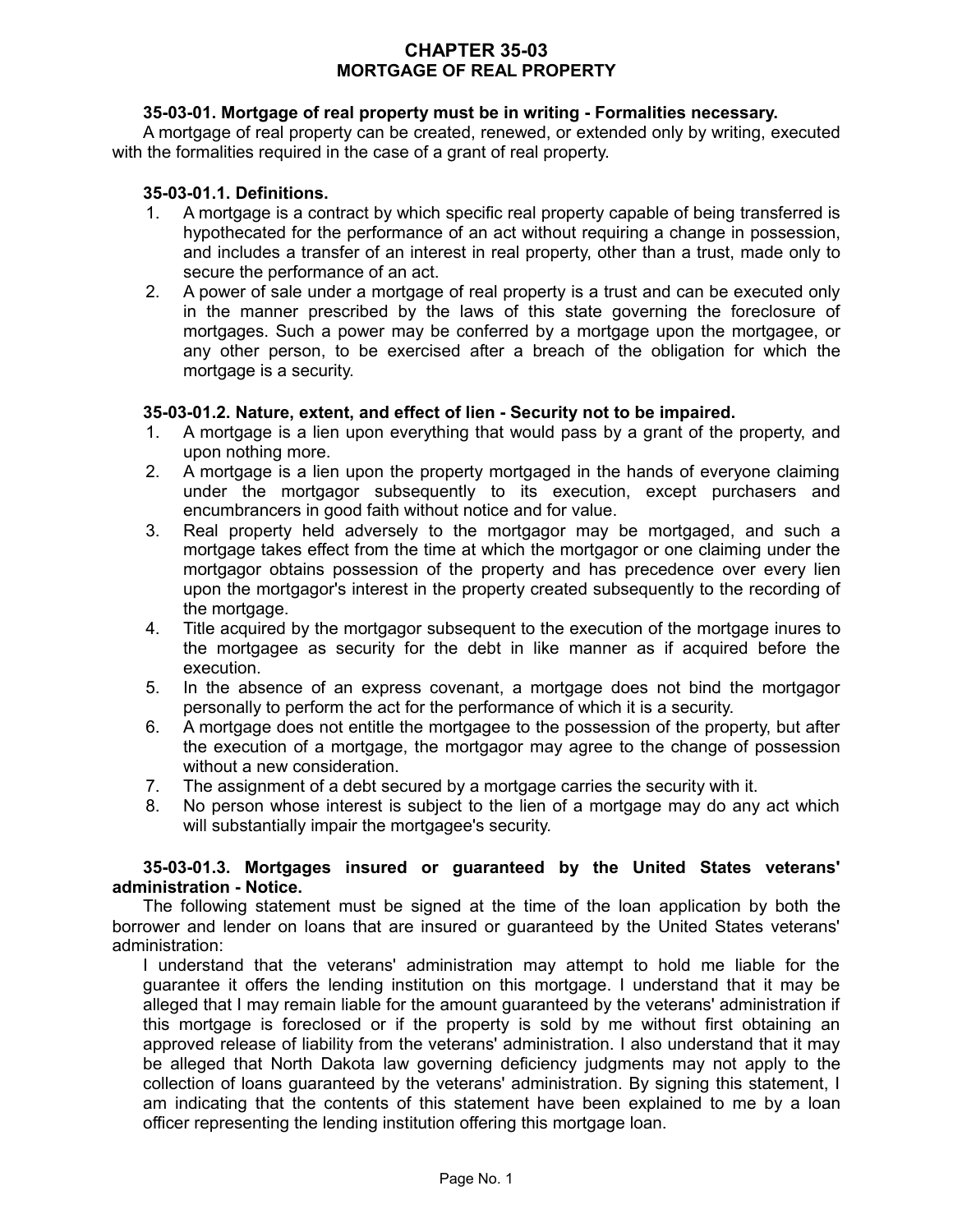## **35-03-02. Acknowledgment, certification, and recordation.**

Mortgages of real property may be acknowledged or proved, certified, and recorded in like manner and with like effect as grants of real property.

## **35-03-03. Power of attorney to execute mortgages - Requisites.**

A power of attorney to execute a mortgage must be in writing subscribed, acknowledged or proved, certified, and recorded in like manner as powers of attorney for grants of real property.

# **35-03-04. Prerequisites for recordation - Post-office address of mortgagee or assignee.**

The recorder may not record a mortgage of real property unless the mortgage contains the post-office address of the mortgagee. An assignment of a mortgage on real property which does not contain the post-office address of the assignee may not be received for record.

## **35-03-05. Form of real estate mortgage.**

 $\mathcal{L}_\text{max}$  , and the set of the set of the set of the set of the set of the set of the set of the set of the set of the set of the set of the set of the set of the set of the set of the set of the set of the set of the

A mortgage of real property may be made in substantially the following form:

NORTH DAKOTA STANDARD FORM

|                                                                                                |  |  | THIS INDENTURE, Made this day of A.D. Two thousand                                             |  |  |  |  |  |
|------------------------------------------------------------------------------------------------|--|--|------------------------------------------------------------------------------------------------|--|--|--|--|--|
|                                                                                                |  |  | between whose post-office address is of                                                        |  |  |  |  |  |
|                                                                                                |  |  |                                                                                                |  |  |  |  |  |
|                                                                                                |  |  | and whose post-office address is entitled and the county                                       |  |  |  |  |  |
| of and state of North Dakota, party of the second part:                                        |  |  |                                                                                                |  |  |  |  |  |
|                                                                                                |  |  | WITNESSETH, That the said part ________________ of the first part, for and in consideration of |  |  |  |  |  |
|                                                                                                |  |  |                                                                                                |  |  |  |  |  |
| second part, the receipt whereof is hereby acknowledged, do _________________by these presents |  |  |                                                                                                |  |  |  |  |  |
| grant, bargain, sell, and convey to the said party of the second part,<br>heirs,               |  |  |                                                                                                |  |  |  |  |  |
| executors, administrators, successors, and assigns, forever, all the following described real  |  |  |                                                                                                |  |  |  |  |  |
|                                                                                                |  |  |                                                                                                |  |  |  |  |  |
|                                                                                                |  |  |                                                                                                |  |  |  |  |  |

| TO HAVE AND TO HOLD THE SAME, Together with all the hereditaments and                            |  |  |  |  |  |  |  |  |  |
|--------------------------------------------------------------------------------------------------|--|--|--|--|--|--|--|--|--|
| appurtenances thereunto belonging or in anywise appertaining, unto the said party of the         |  |  |  |  |  |  |  |  |  |
| second part, __________________ heirs, executors, administrators, successors, and assigns,       |  |  |  |  |  |  |  |  |  |
| FOREVER. And the said part _______________ of the first part, do ________________ covenant       |  |  |  |  |  |  |  |  |  |
| with the said party of the second part, ____________ heirs, executors, administrators,           |  |  |  |  |  |  |  |  |  |
| successors, and assigns, as follows: That he hall hall manned good right to convey the same,     |  |  |  |  |  |  |  |  |  |
| that the same are free from<br>all                                                               |  |  |  |  |  |  |  |  |  |
| encumbrances                                                                                     |  |  |  |  |  |  |  |  |  |
| and that the said party of the second part, _________ heirs, executors, administrators,          |  |  |  |  |  |  |  |  |  |
| successors, and assigns, shall quietly enjoy and possess the same, and that the said part        |  |  |  |  |  |  |  |  |  |
| of the first part will warrant and defend the title to the same against all lawful               |  |  |  |  |  |  |  |  |  |
| claims, hereby relinquishing and conveying all right of homestead, and all contingent claims and |  |  |  |  |  |  |  |  |  |
| rights whatsoever in and to the said premises.                                                   |  |  |  |  |  |  |  |  |  |
| PROVIDED, NEVERTHELESS, That if the said part ____________ of the first part,                    |  |  |  |  |  |  |  |  |  |
| heirs, executors, or administrators, shall well and truly pay, or cause to be paid,              |  |  |  |  |  |  |  |  |  |
| to the said party of the second part, ____________ heirs, executors, administrators,             |  |  |  |  |  |  |  |  |  |
| eucoescare ar assigns the sum of the dialogue dollars and interest according to the              |  |  |  |  |  |  |  |  |  |

successors, or assigns, the sum of \_\_\_\_\_\_\_\_\_\_\_\_\_\_\_\_\_\_\_ dollars and interest according to the conditions of \_\_\_\_\_\_\_\_\_\_\_\_\_ note \_\_\_\_\_\_\_\_\_\_\_\_\_\_\_ of even date herewith, as follows:

\_\_\_\_\_\_\_\_\_\_\_\_\_\_\_\_\_\_\_\_\_\_\_\_\_\_\_\_\_\_\_\_\_\_\_\_\_\_\_\_\_\_\_\_\_\_\_\_\_\_\_\_\_\_\_\_\_\_\_\_\_\_\_\_\_\_\_\_\_\_\_\_\_\_\_\_\_\_

\_\_\_\_\_\_\_\_\_\_\_\_\_\_\_\_\_\_\_\_\_\_\_\_\_\_\_\_\_\_\_\_\_\_\_\_\_\_\_\_\_\_\_\_\_\_\_\_\_\_\_\_\_\_\_\_\_\_\_\_\_\_\_\_\_\_\_\_\_\_\_\_\_\_\_\_\_\_ payable at the \_\_\_\_\_\_\_\_\_\_\_\_\_\_\_\_\_\_\_\_\_\_\_\_\_\_\_\_\_\_\_\_\_\_\_\_\_\_\_ with interest from date until maturity, at the rate of \_\_\_\_\_\_\_\_\_\_\_\_\_\_\_\_\_\_\_\_ percent, per annum, payable \_\_\_\_\_\_\_\_\_\_ annually and shall also keep and perform all and singular the covenants and agreements herein contained, then this deed to be null and void, and the premises hereby conveyed to be released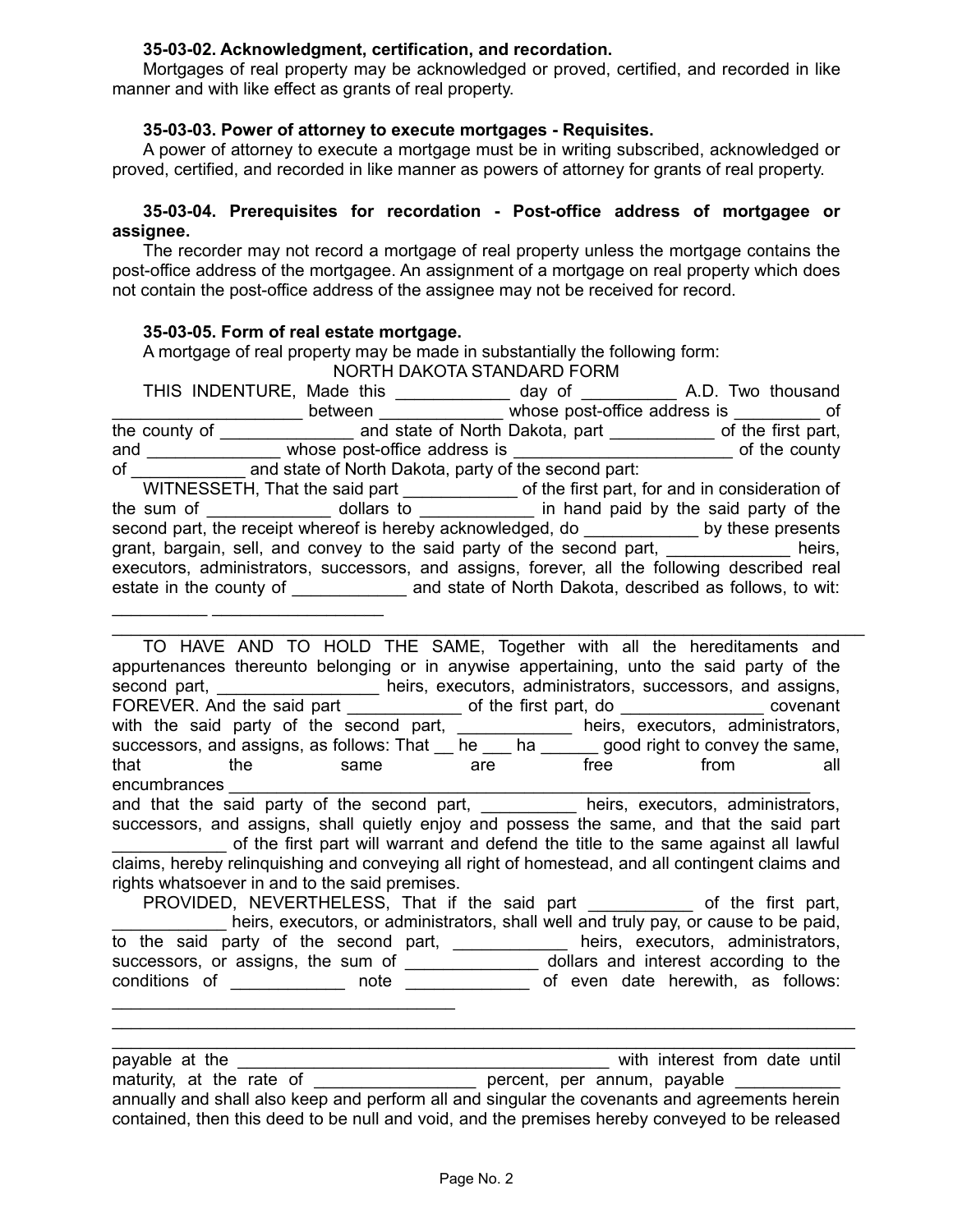at the cost of the said part of the first part; otherwise to remain in full force and effect.

And the said part \_\_\_\_\_\_\_\_\_\_\_\_ of the first part do \_\_\_\_\_\_\_\_\_\_\_\_\_ covenant and agree with the said party of the second part, \_\_\_\_\_\_\_\_\_\_\_\_ heirs, executors, administrators, successors, and assigns to pay the said sum of money and interest thereon as above specified; to pay as a part of the debt hereby secured, in case of each or any foreclosure or commencement of foreclosure of this mortgage, all costs and expenses and statutory attorney's fees in addition to all sums and costs allowed in that behalf by law; to permit no waste, and to do or permit to be done, to said premises, nothing that may in any manner impair or weaken the security under this mortgage; to pay all taxes or assessments that may be assessed against or be a lien on said premises, or any part thereof, or upon this mortgage or note \_\_\_\_\_\_\_\_\_\_\_\_\_\_ or the legal holder thereof, before the same shall become delinquent; to keep the buildings on said premises insured for \_\_\_\_\_\_\_\_\_\_\_\_ dollars, in companies acceptable, with loss payable to the mortgagee or assigns; and in case of failure so to pay said taxes or assessments, or any of the agreements hereunder, or in case there exists any claim, lien, or encumbrance upon said premises, which is prior to this mortgage, the said party of the second part, heirs, executors, administrators, successors, or assigns may at \_\_\_\_\_\_\_\_\_\_\_\_\_\_\_ option, pay and discharge such taxes or other obligation, and the sum or sums of money which may so be paid, with interest from the time of payment at the same rate as said principal sum, shall be deemed and are hereby declared to be a part of the debt secured by this mortgage and shall be immediately due and payable. It is further agreed and understood that this mortgage shall also cover any renewal note for the above described indebtedness or any portion thereof. But if default shall be made in the payment of said sum of money, or interest, or the taxes, or any part thereof, at the time and in the manner hereinbefore or hereinafter specified for the payment thereof, the said part \_\_\_\_\_\_\_\_\_\_\_\_\_\_\_\_ of the first part, in such cases do \_\_\_\_\_\_\_\_\_ hereby authorize and fully empower the said party of the second part, executors, executors, administrators, successors, or assigns, to sell the said hereby granted premises and convey the

same to the purchaser, in fee simple agreeably to the statute in such case made and provided, and out of the moneys arising from such sale to retain the principal and interest which shall then be due on said note \_\_\_\_\_\_\_\_\_\_, and all taxes upon said lands, together with all costs and charges, and statutory attorney's fees, and pay the overplus if any to the said part \_\_\_\_\_\_\_\_\_\_\_\_ of the first part, \_\_\_\_\_\_\_\_\_\_\_\_\_ heirs, executors, administrators, or assigns, And if default be made by the part \_\_\_\_\_\_\_\_\_\_\_\_\_\_ of the first part in any of the foregoing provisions it shall be lawful for the party of the second part, \_\_\_\_\_\_\_\_\_\_\_\_ heirs, executors, administrators, successors, or assigns or \_\_\_\_\_\_\_\_\_\_\_\_\_\_ attorney to declare the whole sum above specified to be due. IN TESTIMONY WHEREOF, The said part \_\_\_\_\_\_\_\_\_\_\_ of the first part ha \_\_\_ hereunto

set \_\_\_\_\_\_ hand \_\_\_\_\_\_ the day and year first above written. Signed and delivered in presence of

## **35-03-05.1. Recording and filing assignment of mortgage - Notice to whom.**

\_\_\_\_\_\_\_\_\_\_\_\_\_\_\_\_\_\_\_\_\_\_\_\_\_\_\_\_\_\_ \_\_\_\_\_\_\_\_\_\_\_\_\_\_\_\_\_\_\_\_\_\_\_\_\_\_\_\_\_ \_\_\_\_\_\_\_\_\_\_\_\_\_\_\_\_\_\_\_\_\_\_\_\_\_\_\_\_\_\_ \_\_\_\_\_\_\_\_\_\_\_\_\_\_\_\_\_\_\_\_\_\_\_\_\_\_\_\_\_

An assignment of a mortgage may be recorded or filed in the same manner as a mortgage, and the record thereof operates as notice to all persons subsequently deriving title to the mortgage from the assignor. When the mortgage is executed as security for money due or to become due on a promissory note, bond, or other instrument designated in the mortgage, the record of the assignment of the mortgage is not of itself notice to a mortgagor or a mortgagor's heirs or personal representatives so as to invalidate any payment made by them or either of them to the person holding such note, bond, or other instrument.

# **35-03-06. Fee for recording mortgage - Standard form not mandatory.**

Repealed by S.L. 1953, ch. 113, § 2.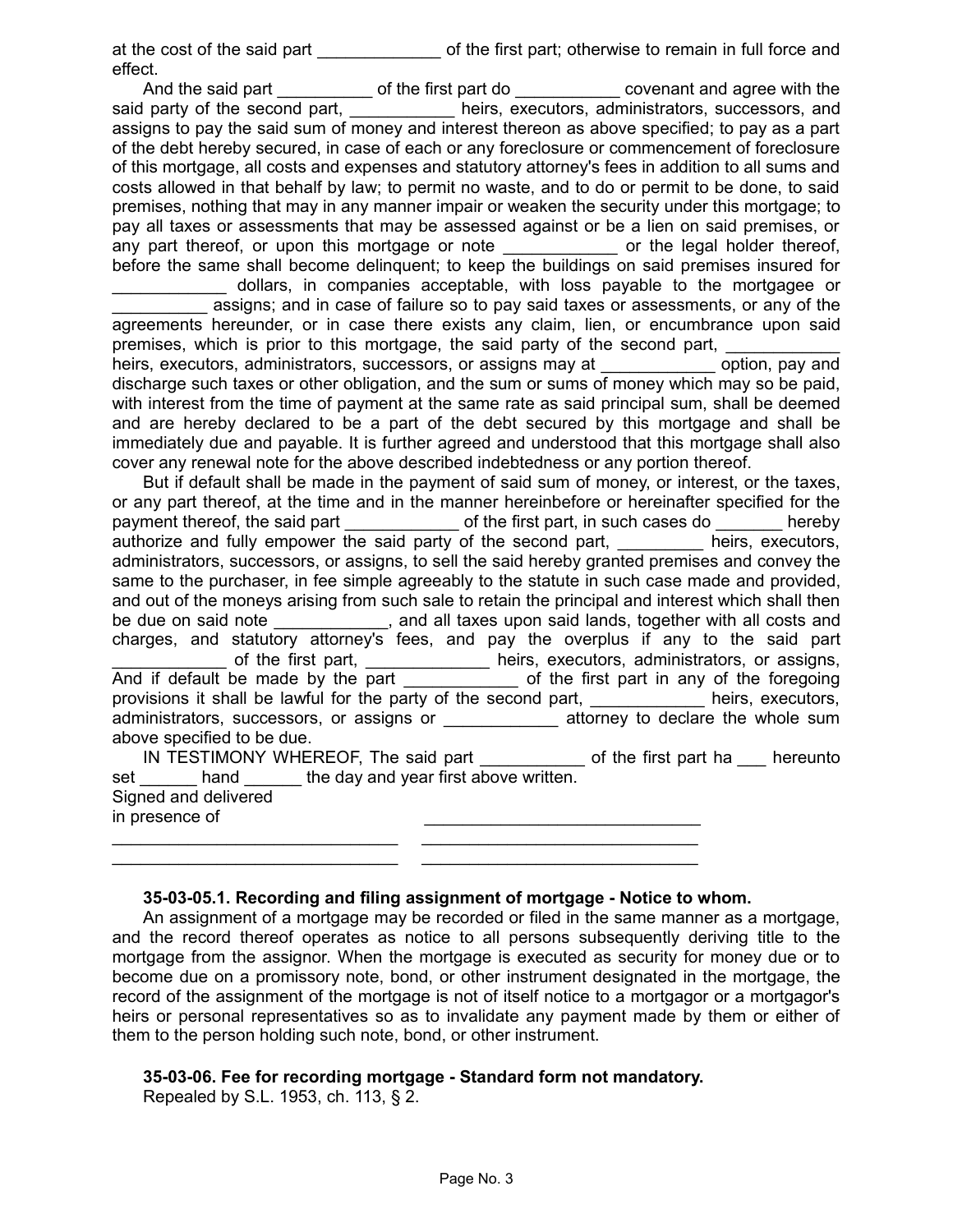#### **35-03-07. Record - Notice to whom.**

The record of a mortgage duly made operates as notice to all subsequent purchasers and encumbrancers.

# **35-03-08. Papers accompanying mortgage or grant must be recorded.**

Every grant of real property or of any estate therein which appears by any other writing to be intended as a mortgage within the meaning of chapter 35-01 must be recorded as a mortgage. If the grant and other writing explanatory of its true character are not recorded together at the same time and place, the grantee can derive no benefit from such record.

#### **35-03-09. Defeasance must be recorded - Effect of failure to record.**

When a grant of real property purports to be an absolute conveyance but is intended to be defeasible on the performance of certain conditions, the grant is not defeated or affected as against subsequent purchasers or encumbrancers in good faith and for value, unless an instrument of defeasance duly executed and acknowledged is recorded in the office of the recorder of the county where the property is situated.

## **35-03-10. Mortgage for purchase price of real property prior to all liens.**

A mortgage given for the purchase price of real property at the time of its conveyance has priority over all other liens created against the purchaser, subject to the operation of the recording laws.

## **35-03-11. Certificate of discharge - How recorded.**

A certificate of the discharge of a mortgage and proof or acknowledgment of the discharge must be recorded at length and a reference made in the record to the book and page or document number where the mortgage is recorded and of the minute of the discharge, made upon the record of the mortgage, to the book and page or document number where the discharge is recorded.

## **35-03-12. Successor or devisee must satisfy mortgage out of that person's property - Exception.**

Repealed by S.L. 1973, ch. 257, § 82.

# **35-03-13. Discharge of real estate mortgage not renewed or extended of record.**

Repealed by S.L. 1963, ch. 256, § 4.

#### **35-03-14. Expiration of real estate mortgages.**

- 1. Unless extended or modified as specified in sections 35-03-15 and 35-03-15.1, the lien created by a mortgage of North Dakota real estate and all notice from the record of the lien expires as to all persons and for all purposes as follows:
	- a. If the final maturity date is ascertainable from the record of the mortgage, the lien of the mortgage expires ten years after the final maturity date.
	- b. If the final maturity date of the mortgage is not ascertainable from the record, the lien of the mortgage expires ten years after the date the mortgage is filed for record in the office of the recorder.
- 2. Expiration of a mortgage lien under this section is equivalent for all purposes to proper discharge of the mortgage of record, and execution or recordation of a discharge instrument is not necessary to terminate a mortgage lien that has expired. Satisfaction of mortgage in the common form may be recorded at any time.
- 3. Expiration of a mortgage lien as provided in this section occurs notwithstanding that the right to foreclose the mortgage has not been or might not be barred by the defense of limitations, whether tolled by nonresidence, disability, death, part payment, acknowledgment, extension, new promise, or waiver, and occurs notwithstanding any provisions of the Federal Soldiers' and Sailors' Civil Relief Act.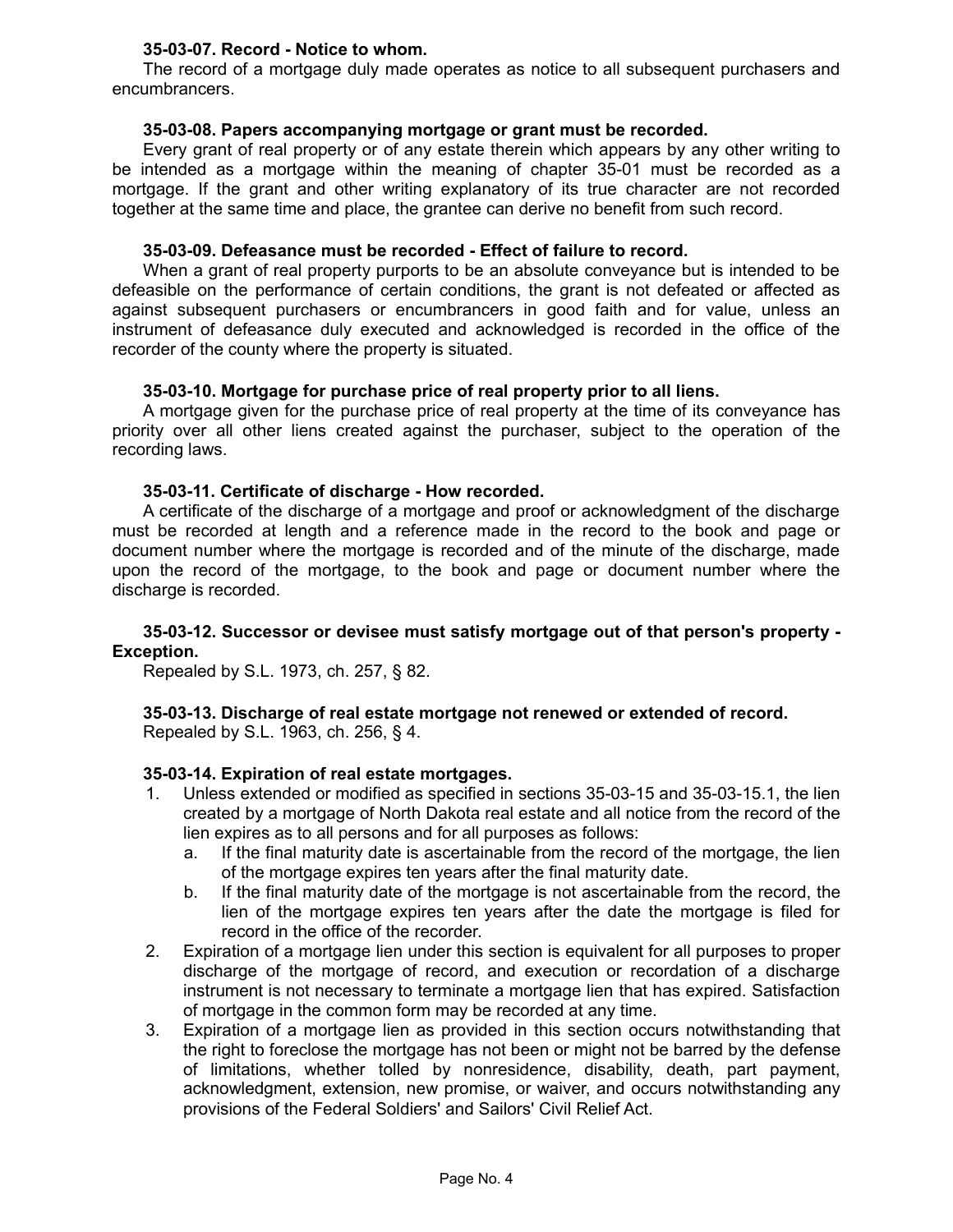# **35-03-15. Extension of mortgage - Expiration delayed - Retroactivity.**

- 1. Expiration of a real estate mortgage lien as provided in sections 35-03-14 and 35-03-15.1 does not occur if prior to the date the expiration otherwise would become effective:
	- a. An action or proceeding to foreclose is timely and properly commenced and the summons and complaint in the action are duly filed with the clerk of the court having jurisdiction, and there is duly recorded in the office of the recorder a special notice of the pendency of the action, or of the pendency of a proceeding to foreclose by advertisement;
	- b. A proceeding to foreclose by advertisement is commenced and a special notice of the pendency of the proceeding is recorded in the office of the recorder.
	- c. There is duly recorded in the office of the recorder the statutory notice of intention to foreclose with proof of service;
	- d. A deed in lieu of foreclosure purporting to continue the mortgage lien unmerged in the fee title is duly recorded in the office of the recorder;
	- e. Actual possession of the mortgaged property is taken and held by the owner of the mortgage, or the owner of the mortgage recorded a notice of enforcement of an assignment of rents related to the mortgaged property; or
	- f. An instrument by or on behalf of the owner of the mortgage or the owner's authorized agent in affidavit form asserting extension and continuation of the mortgage lien is duly recorded in the office of the recorder of the county in which the affected mortgaged real estate or some portion of the affected mortgaged real estate is situated, provided that no instrument is effective to postpone expiration of a mortgage lien under this section for more than ten years beyond the date expiration would have become effective under section 35-03-14, unless the lien was modified under section 35-03-15.1.
- 2. The provisions of section 35-03-14 and this section apply to all mortgages, including those executed or recorded before the effective date of section 35-03-14 and this section. The provisions of section 35-03-14 and this section do not bar any action, except foreclosure or enforcement of any lien, or cause any mortgage lien to expire, until January 1, 1964.

# **35-03-15.1. Modification of mortgage - Expiration delayed.**

- 1. Expiration of a real estate mortgage under section 35-03-14 does not occur if before the date the expiration would become effective a mortgage modification is recorded in the office of the recorder. A modified mortgage expires as provided under section 35-03-14, unless the modified mortgage is extended under section 35-03-15 or subsequently modified. If a modified mortgage is extended or subsequently modified, the mortgage expires as follows:
	- a. If the final maturity date is ascertainable from the record of the mortgage modification, the lien of the mortgage expires ten years after the final maturity date.
	- b. If the final maturity date of the mortgage is not ascertainable from the record of the original mortgage or a mortgage modification, the lien of the mortgage expires ten years after the date the last mortgage modification is filed for record in the office of the recorder.
- 2. As used in this section, "mortgage modification" means a written instrument amending at least one term of an original mortgage which:
	- a. References the original mortgage by recording date and document number; and
	- b. Is signed by the mortgagor, or the mortgagor's successor in interest, and the owner of the mortgage.

# **35-03-16. Satisfaction of mortgage - Discharge - Form - Power of attorney.**

A recorded mortgage must be discharged upon the record by the recorder having custody of the mortgage on the presentation of a certificate of discharge signed by the mortgagee, the mortgagee's executors, administrators, guardians, trustees, assigns, personal representatives,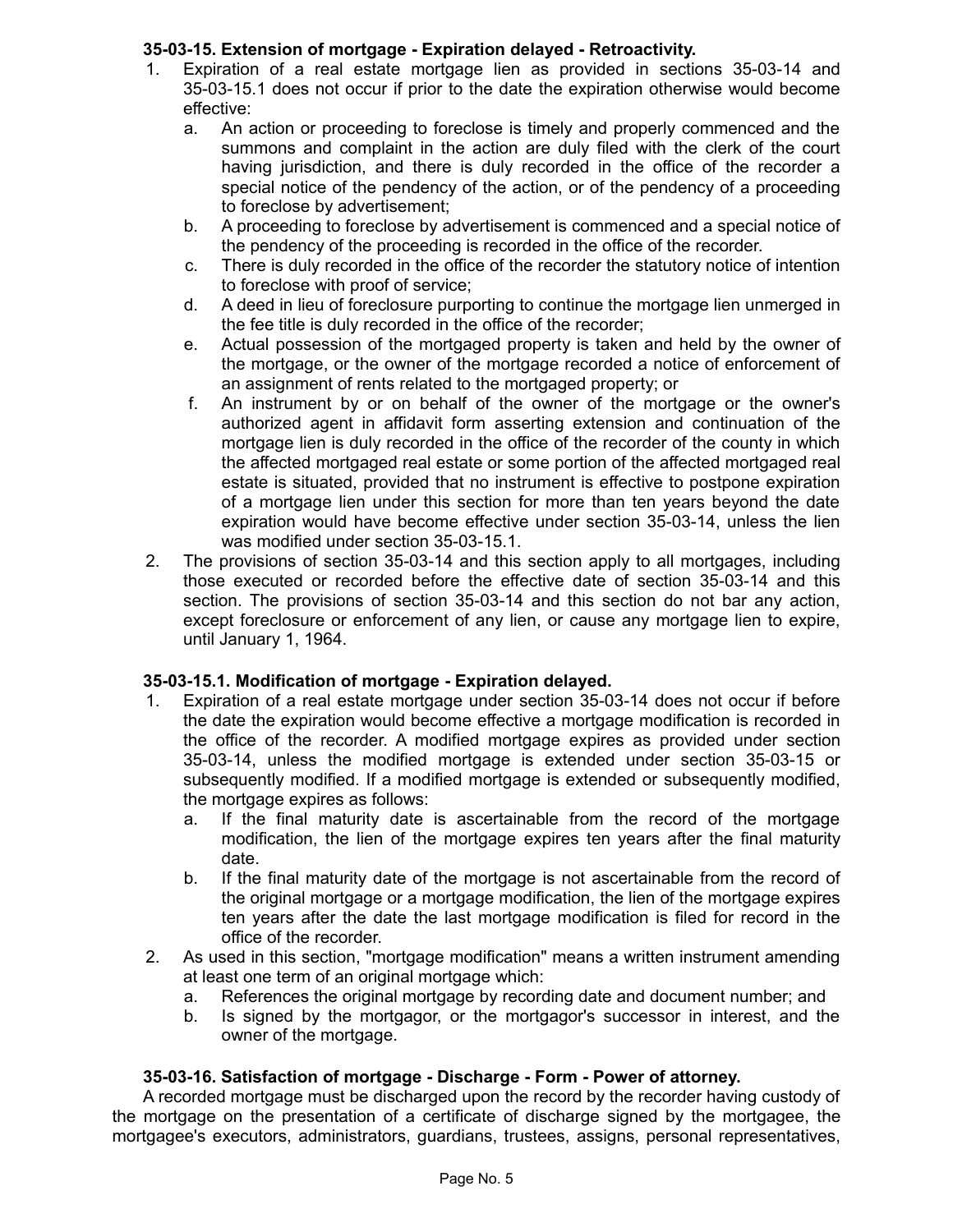or special administrators appointed for that purpose, properly acknowledged or proved and certified as prescribed by chapter 47-19. The certificate of discharge must contain a brief description of the mortgage and must state that the mortgage has been paid in full or otherwise satisfied and discharged and that the officer is authorized to discharge the mortgage of record. Any person executing a certificate of discharge as a personal representative of the mortgagee first shall file and have recorded in the office of the recorder where the mortgage is recorded a power of attorney showing the person's authority to discharge mortgages in behalf of the mortgagee and in the mortgagee's name. The mortgagee shall present the certificate of discharge to the recorder for recording in the county in which the property is located within thirty days after the certificate of discharge is signed. The mortgagee may add the amount of the recording fee to the balance of the debt paid by the mortgagor. A certificate of the satisfaction of a mortgage may be made in substantially the following form:

|              | This certifies that a certain mortgage executed by _____________ of ___                         |  |  |  |
|--------------|-------------------------------------------------------------------------------------------------|--|--|--|
|              | mortgagor, to ________________ of _____________, mortgagee, dated the _____________ day of      |  |  |  |
|              | in the year ___________, upon the _____________ (here describe the property                     |  |  |  |
|              | covered by the mortgage) and recorded in the office of the recorder in and for the county of    |  |  |  |
|              | and state of North Dakota, in book ______________ of mortgages on page                          |  |  |  |
|              | or as document number __________, is paid and satisfied; and ____________                       |  |  |  |
|              | hereby authorize and require the recorder to discharge the mortgage of record in the recorder's |  |  |  |
| office.      |                                                                                                 |  |  |  |
| $\mathbf{A}$ |                                                                                                 |  |  |  |

Witness \_\_\_\_\_\_\_\_\_\_\_\_ hand this \_\_\_\_ day of \_\_\_\_\_\_\_\_\_\_ A.D. \_\_\_\_\_\_\_\_\_\_\_\_\_\_\_\_\_\_\_\_\_\_\_\_\_\_\_ (Acknowledgment).

## **35-03-17. Collateral real estate mortgages.**

A mortgage which contains the following statement in printed or typed capital letters: "THE PARTIES AGREE THAT THIS MORTGAGE CONSTITUTES A COLLATERAL REAL ESTATE MORTGAGE PURSUANT TO NORTH DAKOTA CENTURY CODE CHAPTER 35-03" is subject to the provisions of this section. A mortgage executed pursuant to this section must be entitled in printed or typed capital letters: "MORTGAGE - COLLATERAL REAL ESTATE MORTGAGE". A mortgage made pursuant to this section, notwithstanding the fact that from time to time during the term thereof no indebtedness is due from the mortgagor to the mortgagee, constitutes a continuing lien against the real property covered thereby for the amount stated in the mortgage. Any sums not exceeding the face amount of the mortgage, together with interest thereon as provided in the instrument secured by the mortgage, advanced by the mortgagee during the term of the mortgage have a lien priority as of the date the mortgage was filed. At any time the indebtedness due the mortgagee is zero, the mortgagor may demand in writing that the mortgage be satisfied, and the mortgagee shall within ten days thereafter execute and record a satisfaction thereof. Collateral real estate mortgages may be used to secure commercial, agricultural, or consumer loans or lines of credit including, but not limited to, revolving notes and credits and overdraft checking plans.

A filed collateral real estate mortgage which states a maturity date of the instrument secured thereby of five years or less is effective until such maturity date and thereafter for a period of sixty days. Any other filed collateral real estate mortgage is effective for a period of five years from the date of filing and thereafter for a period of sixty days. A filed collateral real estate mortgage which states that the instrument secured thereby is payable on demand is effective for five years from the date of filing and thereafter for a period of sixty days. The effectiveness of a filed collateral real estate mortgage lapses upon the expiration of the sixty-day period unless an addendum to the collateral real estate mortgage extending its effective date is filed prior to the lapse. If a filed collateral real estate mortgage exists at the time insolvency proceedings are commenced by or against the debtor, the mortgage remains effective until sixty days after termination of the insolvency proceeding or until expiration of the five-year period, whichever occurs later. Upon such lapse, the lien created by the collateral real estate mortgage terminates. An addendum continuing the effectiveness of the lien of the collateral real estate mortgage may be filed by the mortgagee:

1. Within six months before and sixty days after a stated maturity date of five years or less; and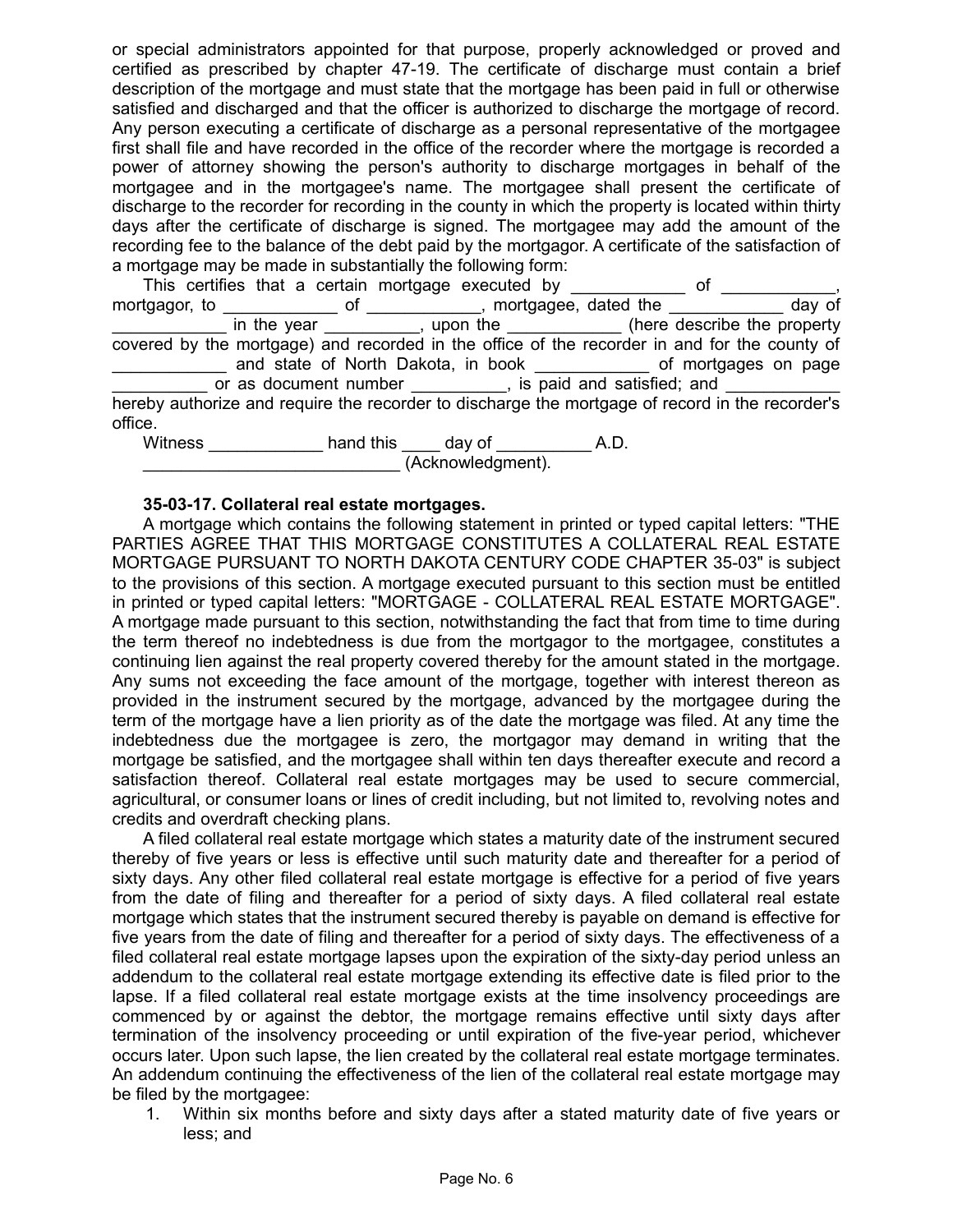2. Otherwise within six months before and sixty days after the expiration of the five-year effective date period.

An addendum to a collateral real estate mortgage for the sole purpose of continuing the effectiveness of its lien need be signed only by the mortgagee. Upon the timely filing of such an addendum to a collateral real estate mortgage, the effectiveness of the collateral real estate mortgage will be continued for five years after the stated maturity date in those instances in which the original collateral real estate mortgage provided a maturity date or for five years after the expiration of the five-year period whereupon it lapses in the same manner as provided above unless another addendum to the collateral real estate mortgage continuing the effectiveness of its lien is filed prior to such lapse. Succeeding addendums to collateral real estate mortgages may be filed in the same manner to continue the effectiveness of the lien of the collateral real estate mortgage.

#### **35-03-18. Request for information concerning payoff and escrow amounts - Penalty - Venue.**

Unless otherwise stated in the loan or mortgage, within seven business days after receipt of a written request that specifies the name of the owner of the property and the loan number assigned to a loan secured by a mortgage on residential real property and that indicates the information is necessary to close a sale of the property, the servicer of a loan secured by a mortgage on residential real property shall provide to the owner of the property or to that person's representative full information concerning the amount necessary on a date specified in the request to pay off the loan and of any amount held in escrow for payment of insurance premiums, taxes, and other costs relating to the real property. The servicer of the loan secured by a mortgage may not charge any fee for providing the information.

If the servicer of the loan fails to deposit with the United States postal service, facsimile, or deliver personally the information requested within seven business days after receipt of the written request for information and the closing date for sale of the property is postponed as a result of the delay, the servicer of the loan is liable to the owner of the property for all damages sustained because of the delay. Notwithstanding any other law, an action brought to recover damages under this section must be heard in the county where the real property is located or where the plaintiff resides if the residence is within this state.

# **35-03-19. Certificate of release - Contents - Execution - Recordation.**

- 1. As used in this section, unless the context otherwise requires:
	- a. "Mortgage" means a mortgage or mortgage lien covering an interest in real property in this state given to secure a loan in the original principal amount of five hundred thousand dollars or less.
	- b. "Mortgage servicer" means the last person to whom a mortgagor or the mortgagor's successor in interest has been instructed by a mortgagee to send payments on a loan secured by a mortgage. A person transmitting a payoff statement is the mortgage servicer for the mortgage described in the payment statement.
	- c. "Mortgagee" means the grantee of a mortgage or if a mortgage has been assigned of record, the last person to whom the mortgage has been assigned of record.
	- d. "Mortgagor" means the grantor of a mortgage.
	- e. "Payoff statement" means a statement of the amount of the unpaid balance of a loan secured by a mortgage, including principal, interest, and any other charges properly due under or secured by the mortgage and interest on a per day basis for the unpaid balance.
	- f. "Record" means to record with the recorder.
	- g. "Title insurance company" means a corporation or other business entity authorized and licensed to transact the business of insuring titles to interests in real property in this state in accordance with chapter 26.1-20.
- 2. An officer or duly appointed agent of a title insurance company may execute, on behalf of a mortgagor or a person who acquired from the mortgagor title to all or a part of the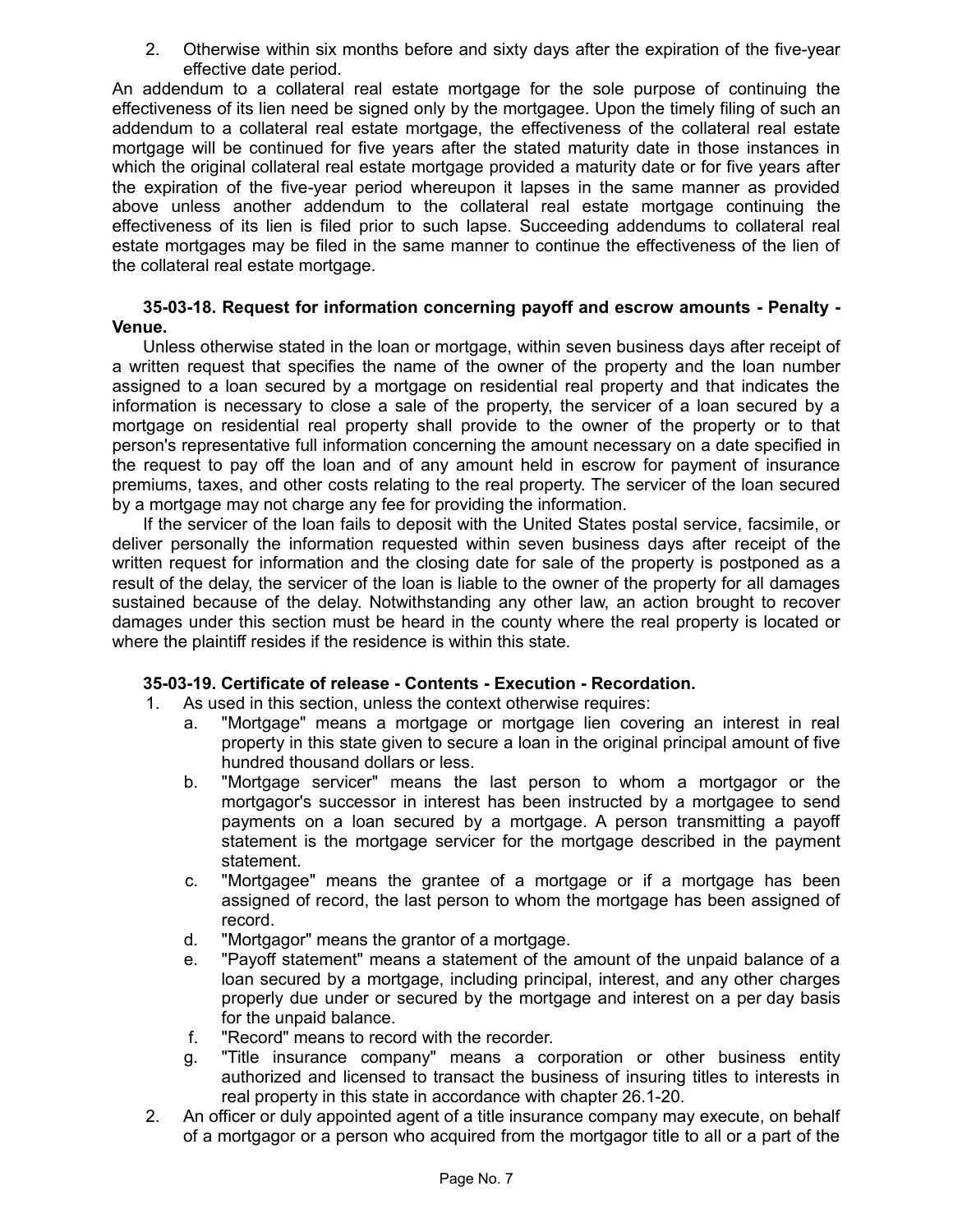property described in a mortgage, a certificate of release that complies with the requirements of this section and record the certificate of release in the real property records of each county in which the mortgage is recorded if a satisfaction or release of the mortgage has not been executed and recorded after the date payment in full of the loan secured by the mortgage was sent in accordance with a payoff statement furnished by the mortgagee or the mortgage servicer.

- 3. A certificate of release executed under this section must contain substantially all of the following:
	- a. The name of the mortgagor, the name of the original mortgagee, and, if applicable, the mortgage servicer, the date of the mortgage, the date of recording, and volume and page or document number in the real property records where the mortgage is recorded, together with similar information for the last recorded assignment of the mortgage;
	- b. A statement that the mortgage was in the original principal amount of five hundred thousand dollars or less;
	- c. A statement that the person executing the certificate of release is an officer or a duly appointed agent of a title insurance company authorized and licensed to transact the business of insuring titles to interests in real property in this state;
	- d. A statement that the certificate of release is made on behalf of the mortgagor or a person who acquired title from the mortgagor to all or a part of the property described in the mortgage;
	- e. A statement that the mortgagee or mortgage servicer provided a payoff statement which was used to make payment in full of the unpaid balance of the loan secured by the mortgage; and
	- f. A statement that payment in full of the unpaid balance of the loan secured by the mortgage was made in accordance with the written or verbal payoff statement.
- 4. A certificate of release authorized by this section must be executed and acknowledged as required by law in the case of a deed and may be executed by a duly appointed agent of a title insurance company. The delegation to an agent by a title insurance company does not relieve the title insurance company of any liability for damages caused by its agent for the wrongful or erroneous execution of a certificate of release. The appointment of agent must be executed and acknowledged as required by law in the case of a deed and must state the title insurance company as the grantor, the identity of the person authorized to act as agent to execute and record certificates of release provided for in this section on behalf of the title insurance company, that the agent has the full authority to execute and record certificates of release provided for in this section on behalf of the title insurance company, the term of appointment of the agent, and that the agent has consented to and accepts the terms of the appointment. A single appointment of agent may be recorded in each county in each recorder's office. A separate appointment of agent may not be necessary for each certificate of release. The appointment of agent may be rerecorded when necessary to establish authority of the agent. The authority continues until a revocation of appointment is recorded with the recorder where the appointment of agent was recorded.
- 5. For purposes of releasing the mortgage, a certificate of release containing the information and statements provided for in this section and executed as provided in this section is prima facie evidence of the facts contained in the certificate, is entitled to be recorded with the recorder, and operates as a release of the mortgage described in the certificate. The recorder shall rely upon the certificate to release the mortgage. Recording of a wrongful or erroneous certificate of release by a title insurance company or its agent does not relieve the mortgagor, or the mortgagor's successors or assigns, from any personal liability on the loan or other obligations secured by the mortgage. In addition to any other remedy provided by law, a title insurance company wrongfully or erroneously recording a certificate of release under this section is liable to the mortgagee for actual damage sustained due to the recording of the certificate of release.